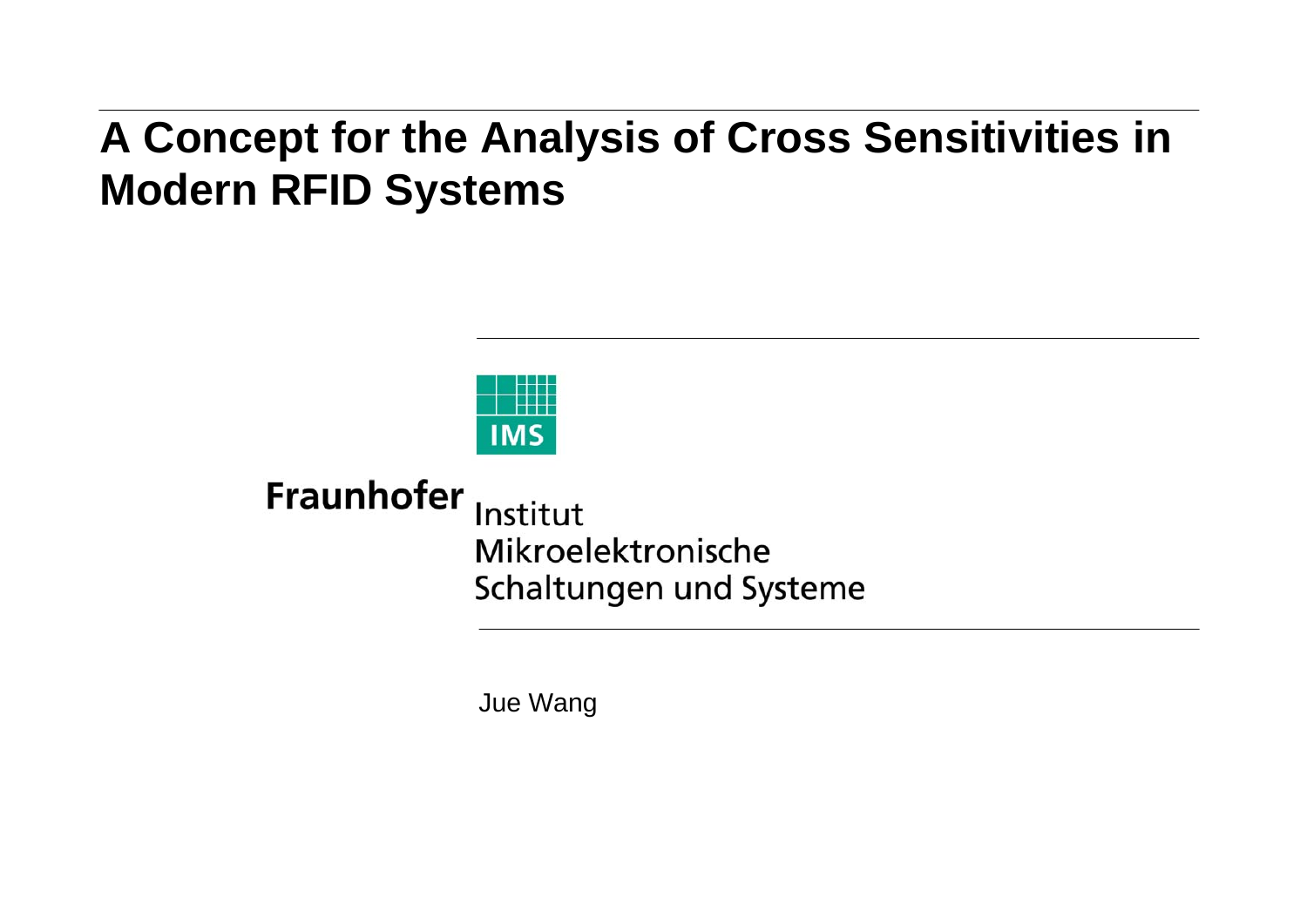## • **Introduction**

- Cross Sensitivities in RFID Transponder System
- On Chip Thermal Coupling
- Conclusion



Fraunhofer Institut Mikroelektronische Schaltungen und Systeme

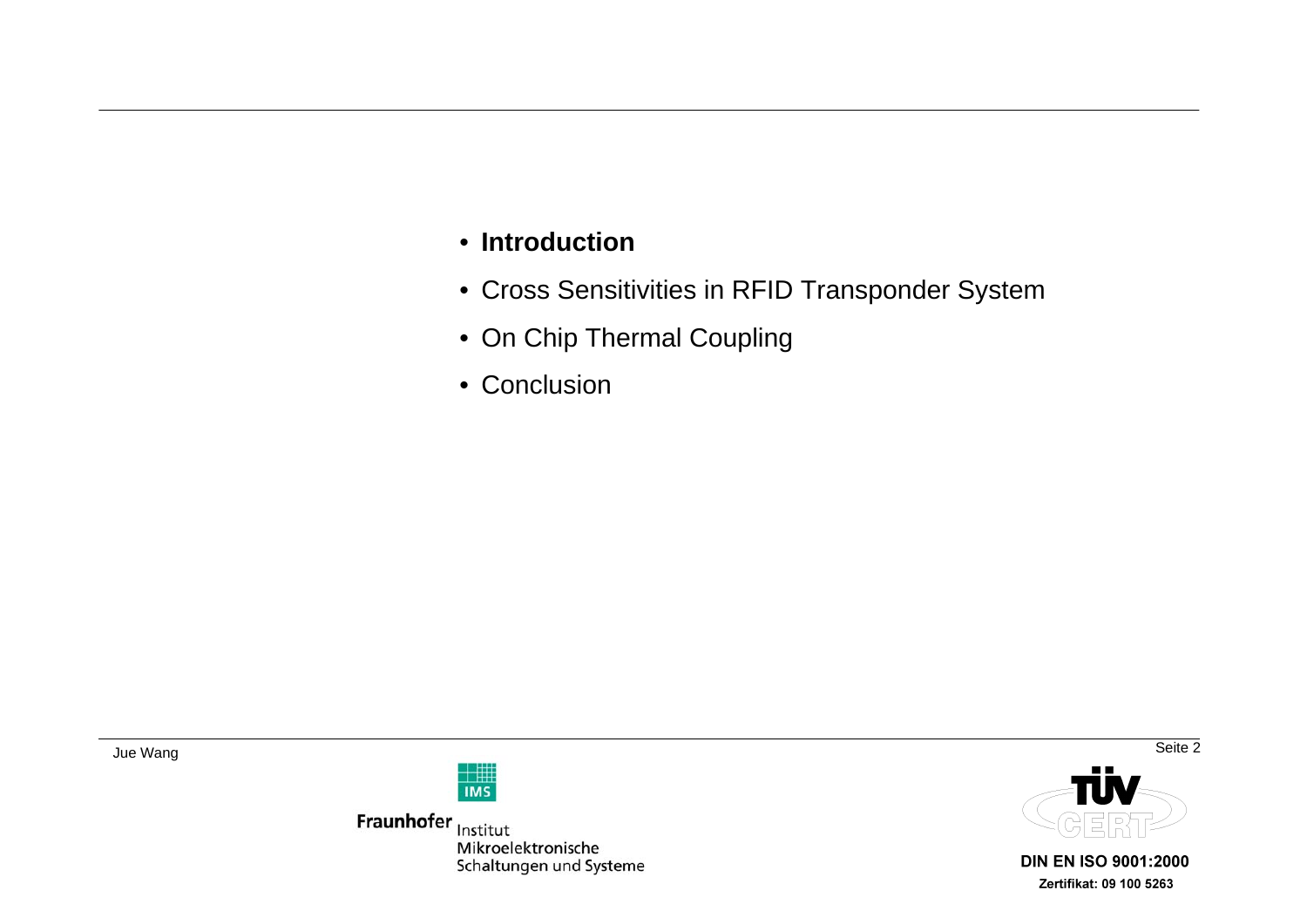Architecture of a modern passive transponder system



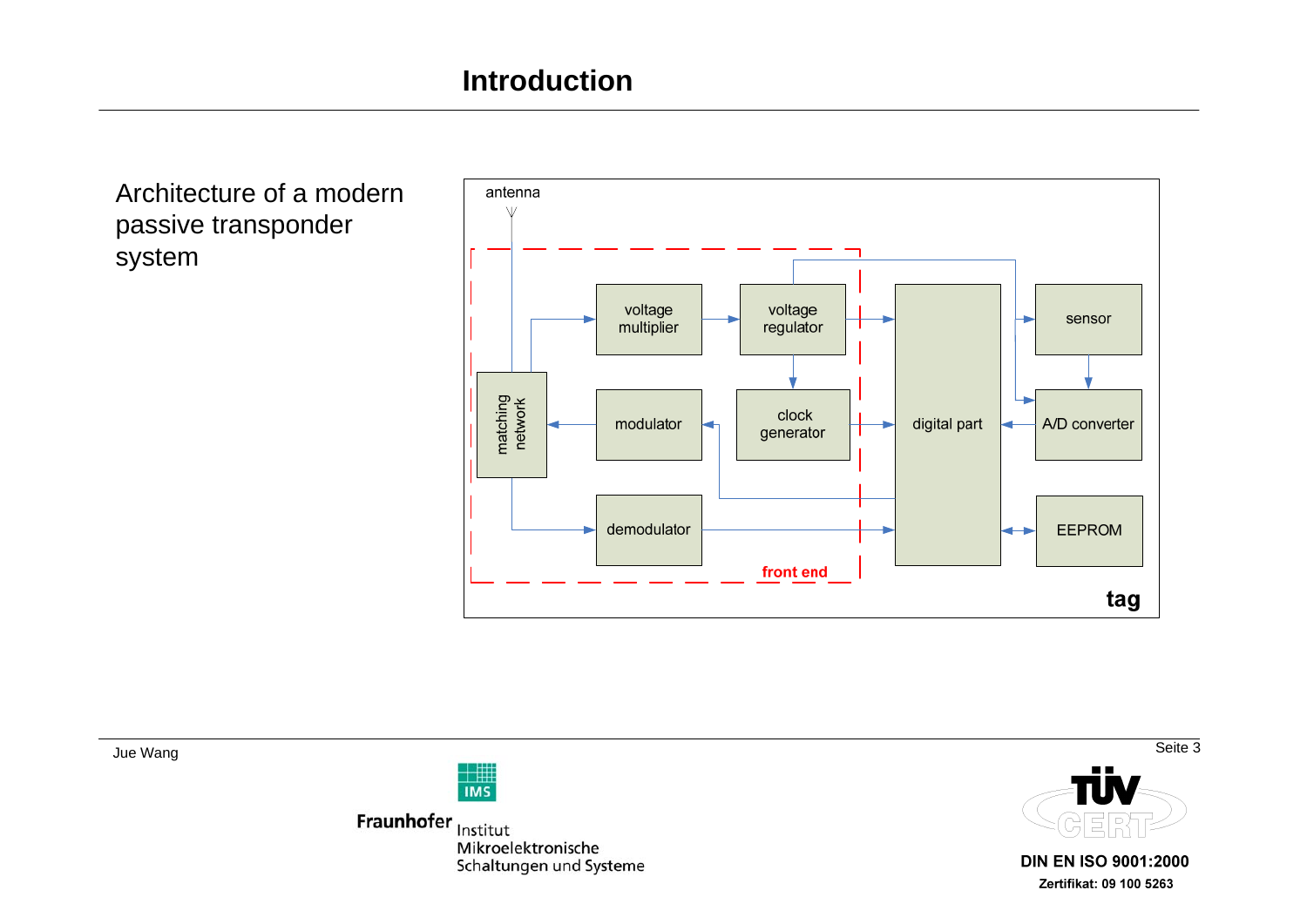- Introduction
- **Cross Sensitivities**
- On Chip Thermal Coupling
- Conclusion



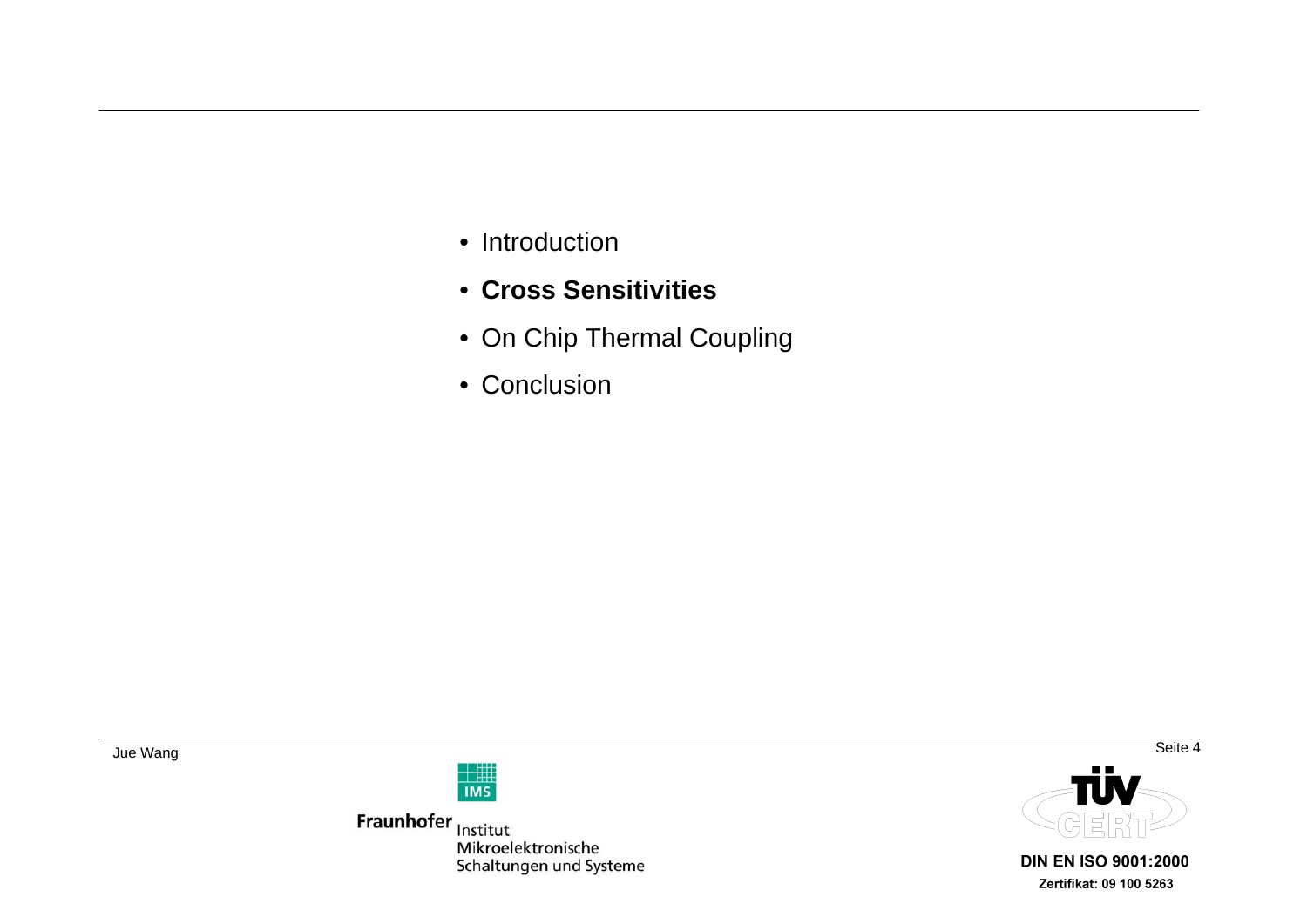From the outside world

- Temperature Variation
- Mechanical Stress from Package
- Light Radiation
- Electrostatic Discharge (ESD)
- Chemical Materials
- ... ...



Fraunhofer Institut Mikroelektronische Schaltungen und Systeme

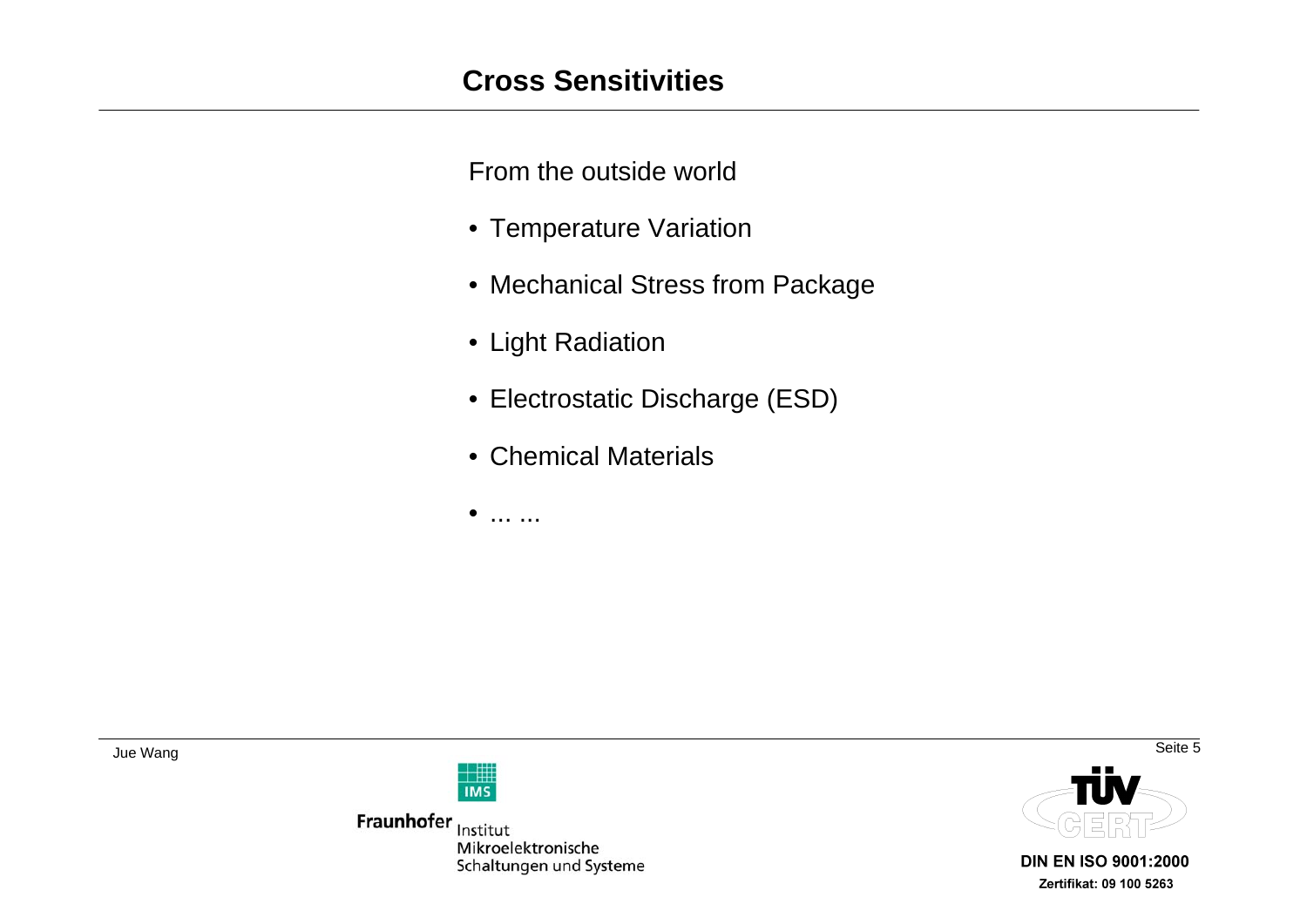From inside of the chip

- Crosstalk: capacitive coupling, substrate coupling
- Thermal Coupling
- Variation of Supply Voltage
- Latch-Up Effect
- Matching of sensitive components
- Leakage Current
- $\bullet$ ... ...



Fraunhofer Institut Mikroelektronische Schaltungen und Systeme



Seite<sub>6</sub>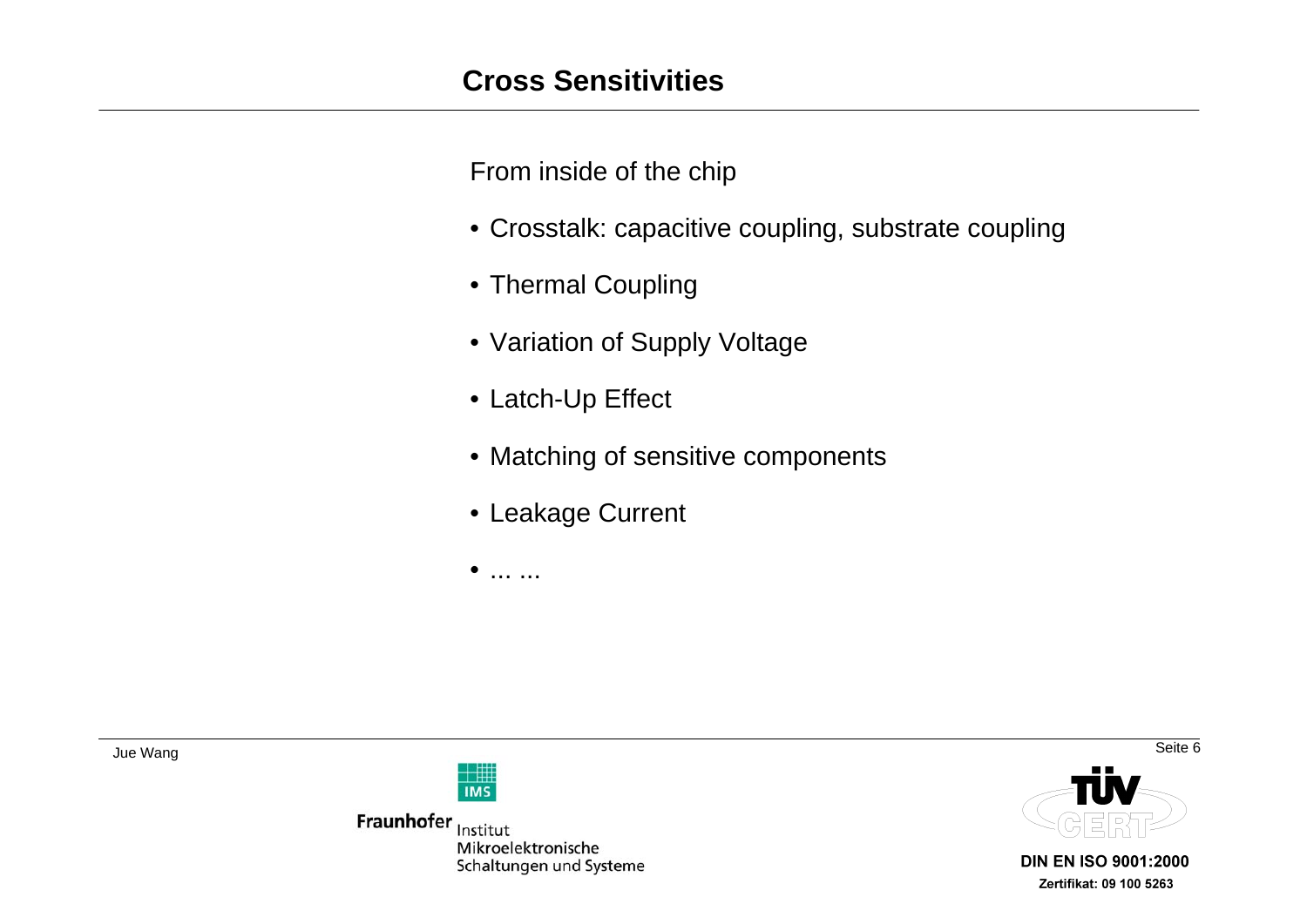- Introduction
- Cross Sensitivities
- **On Chip Thermal Coupling**
- Conclusion



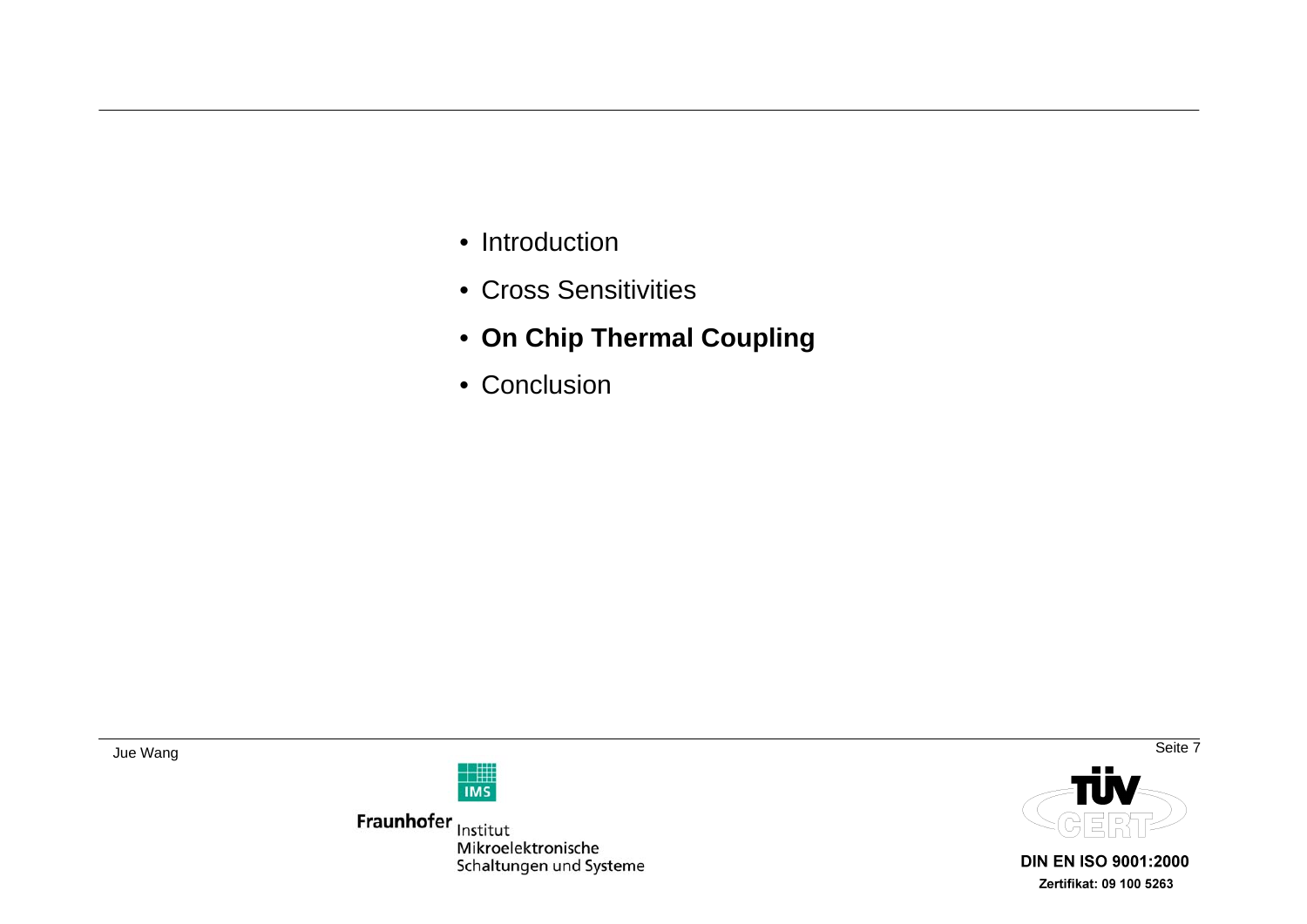power device T1 T2 T3 bandgap current mirror OP resistors oscillatorOn chip temperature gradient:

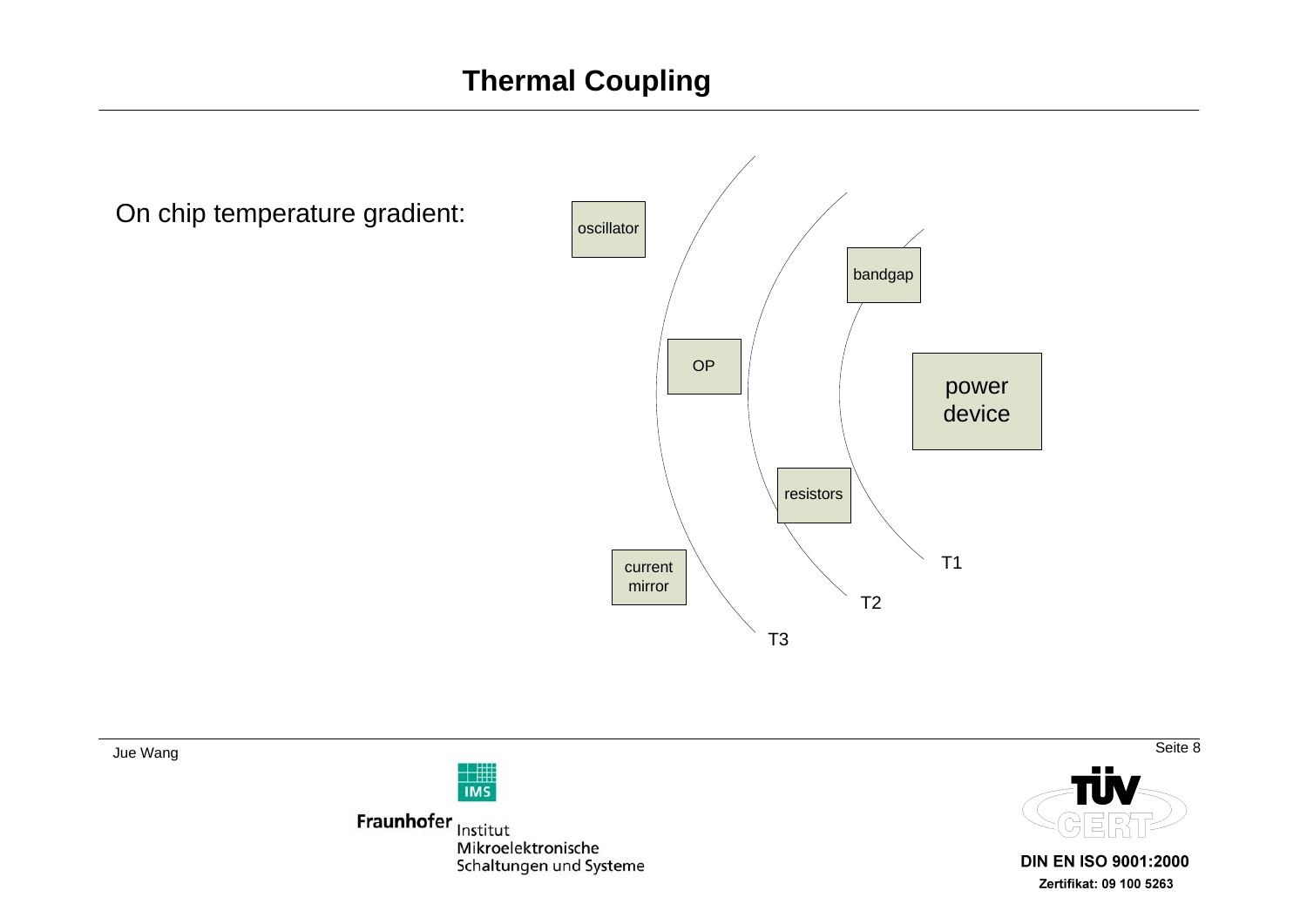



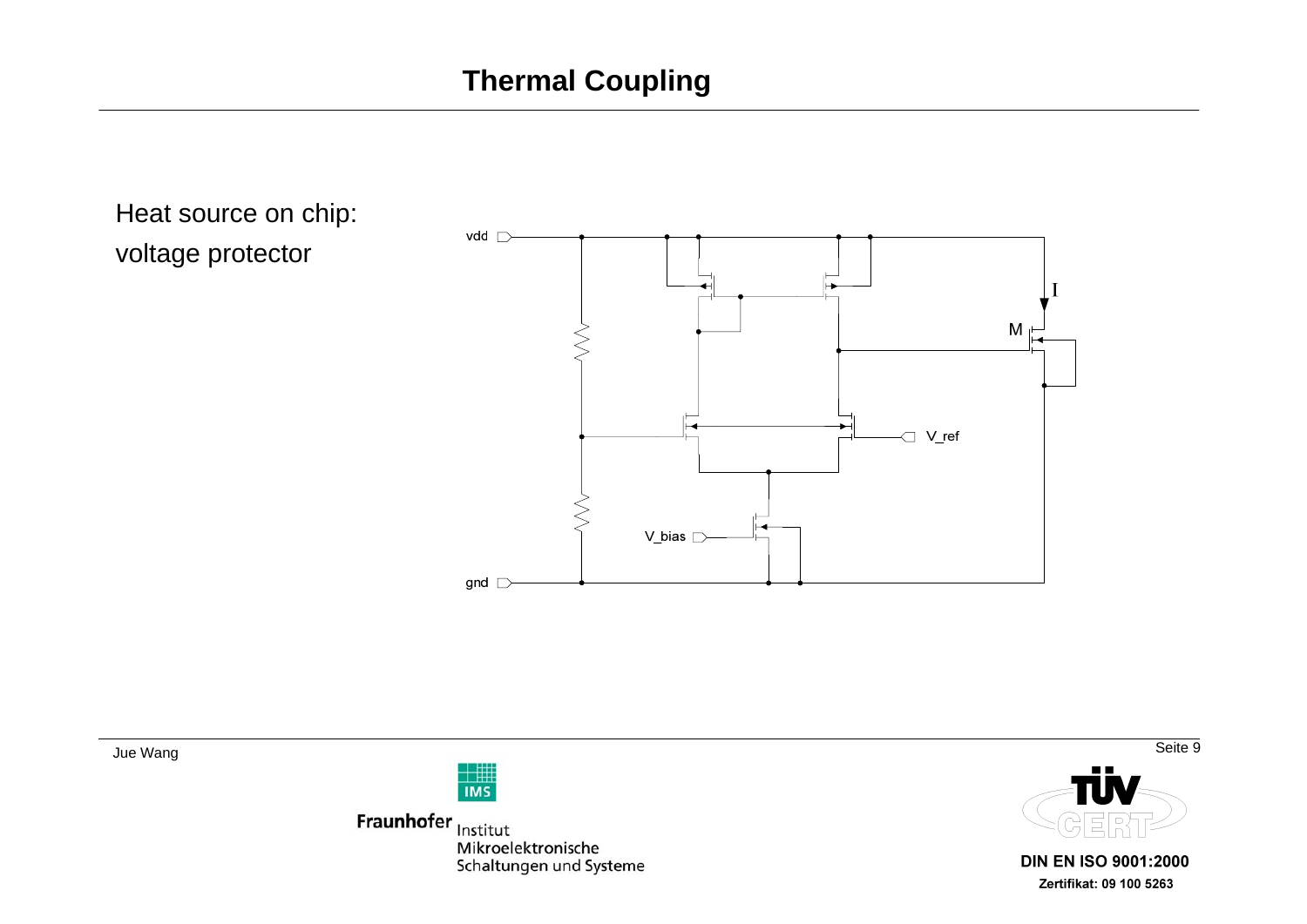



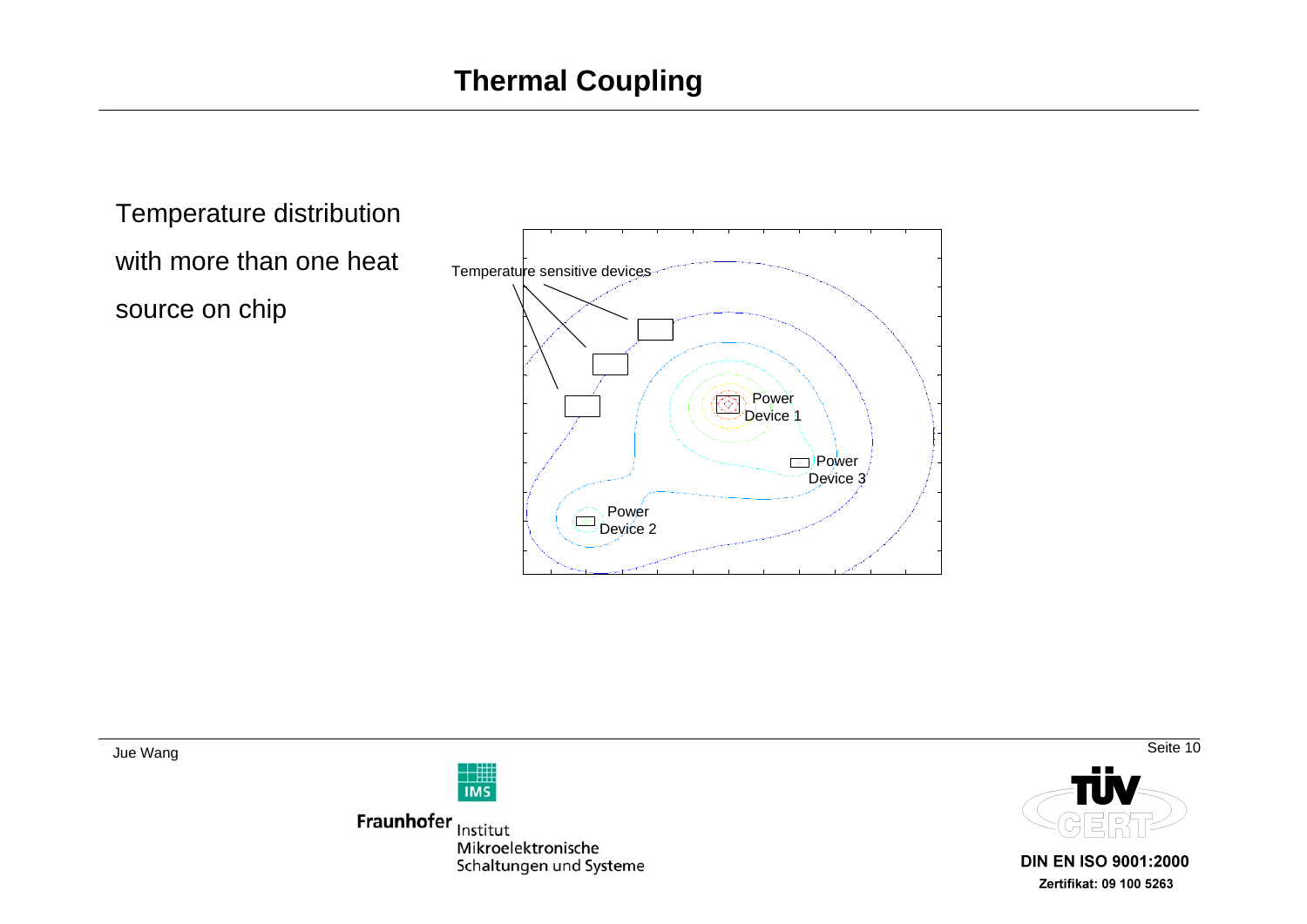## **Thermal Coupling**

Measurement of temperature gradient





Fraunhofer Institut Mikroelektronische Schaltungen und Systeme

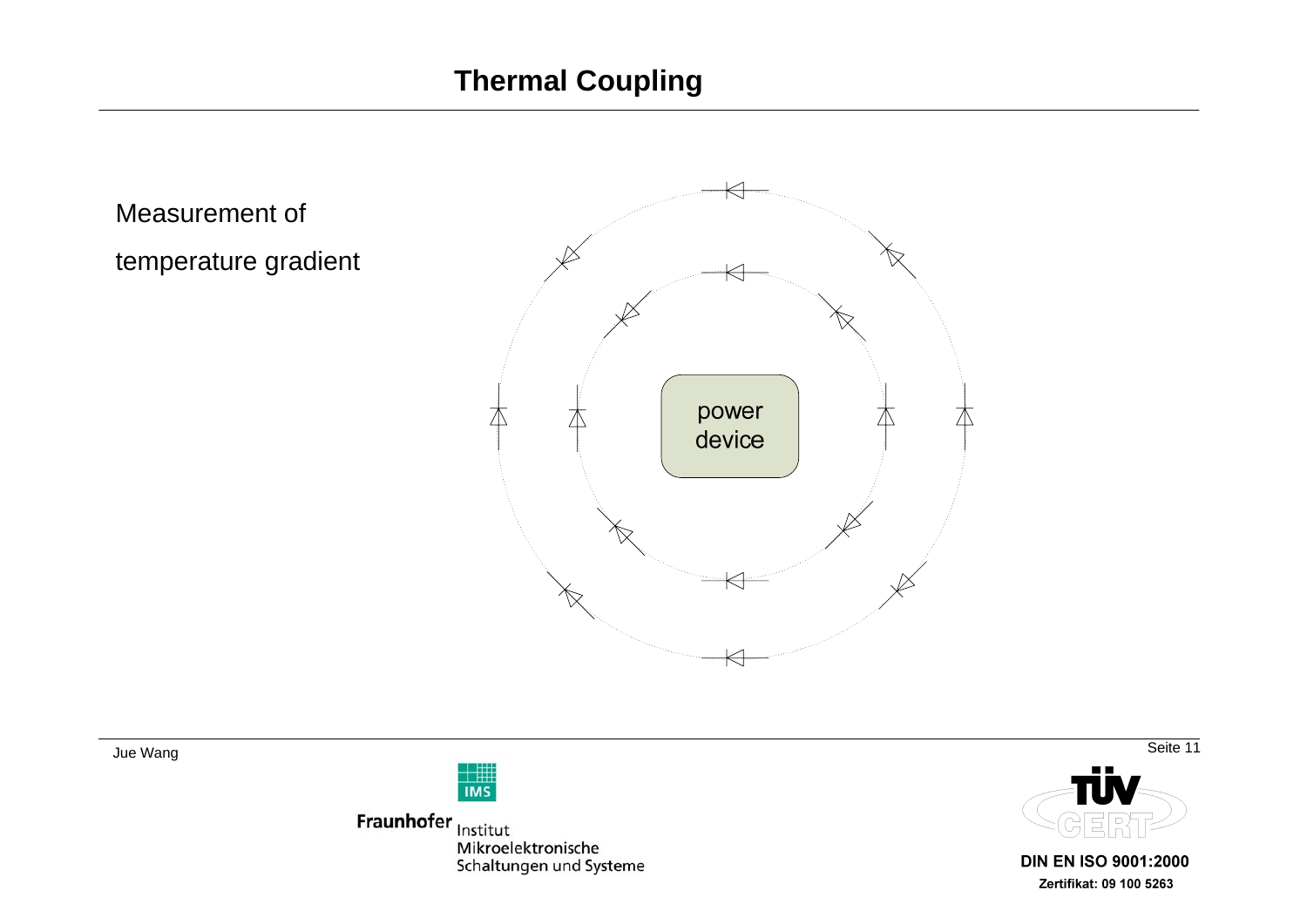Approaches to reduce the impact of thermal coupling:





Fraunhofer Institut Mikroelektronische Schaltungen und Systeme



**DIN EN ISO 9001:2000** Zertifikat: 09 100 5263

Seite 12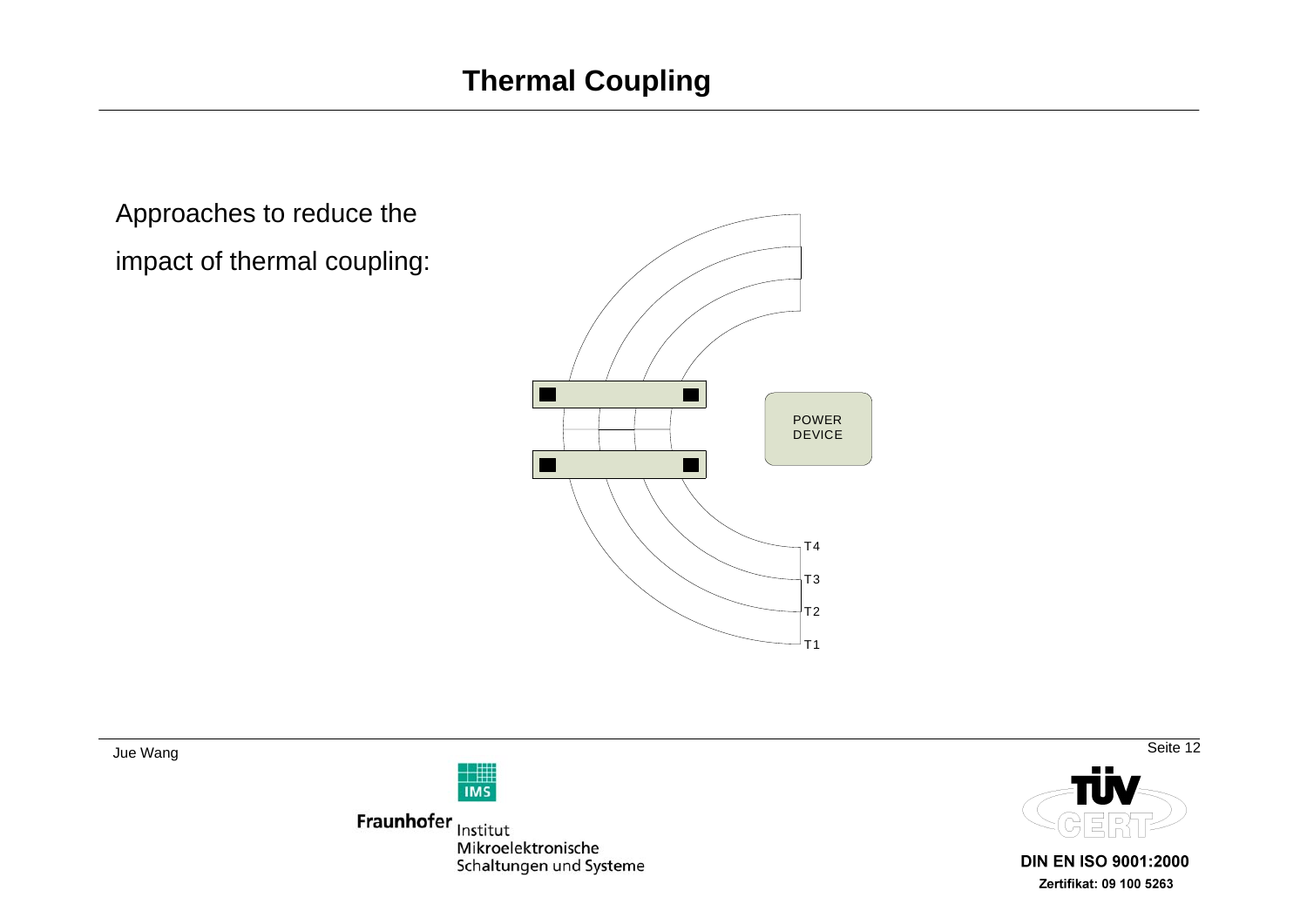- Introduction
- Cross Sensitivities
- On Chip Thermal Coupling
- **Conclusion**



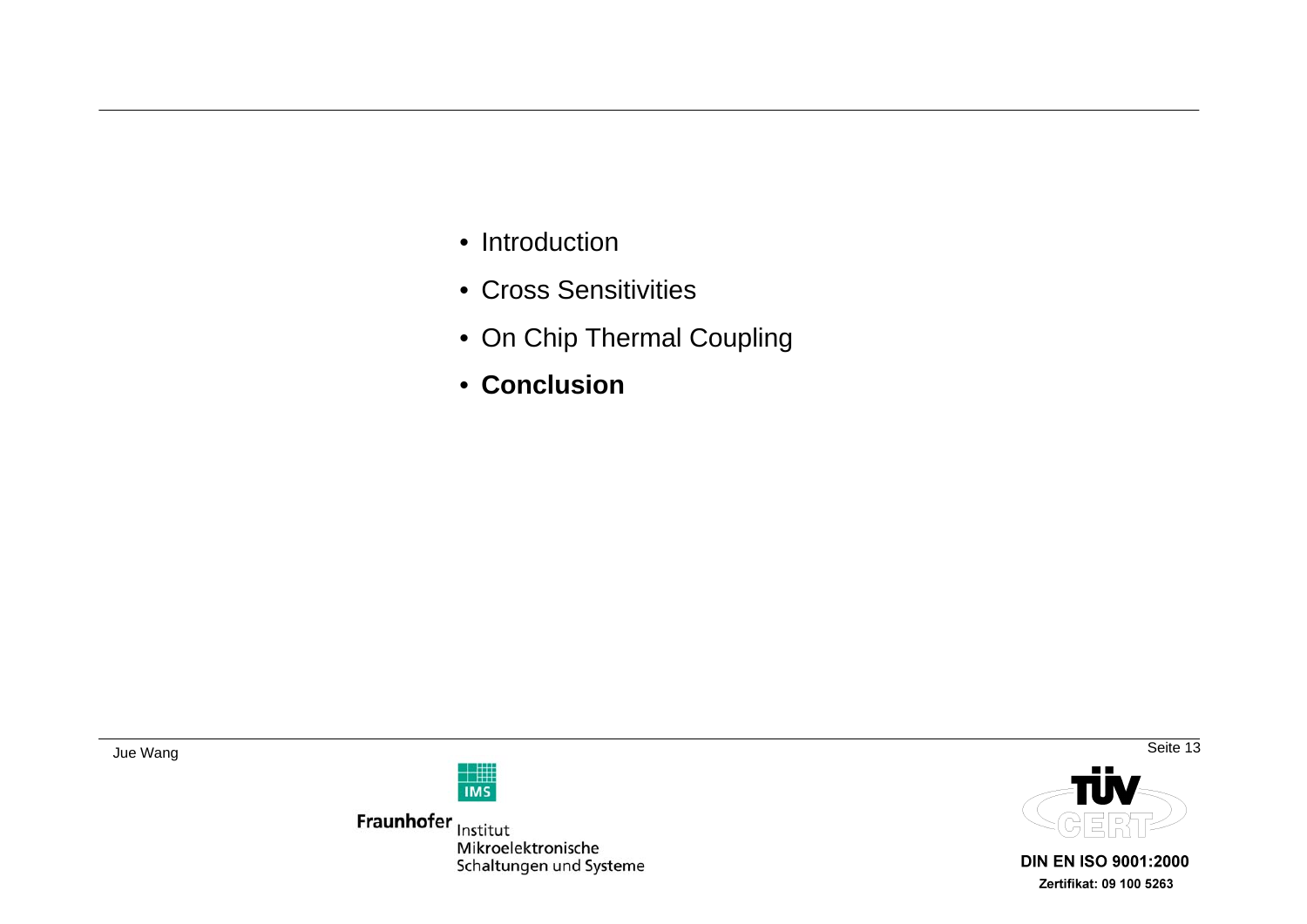- Different types of cross sensitivities have been presented.
- Cross sensitivities can be a problem for modern transponder systems, as they are often overlooked during design process.
- System simulation in typical IC design flow does not consider problems such as temperature coupling.
- Approach to the matching, measurement and countermeasures against temperature coupling have been presented.